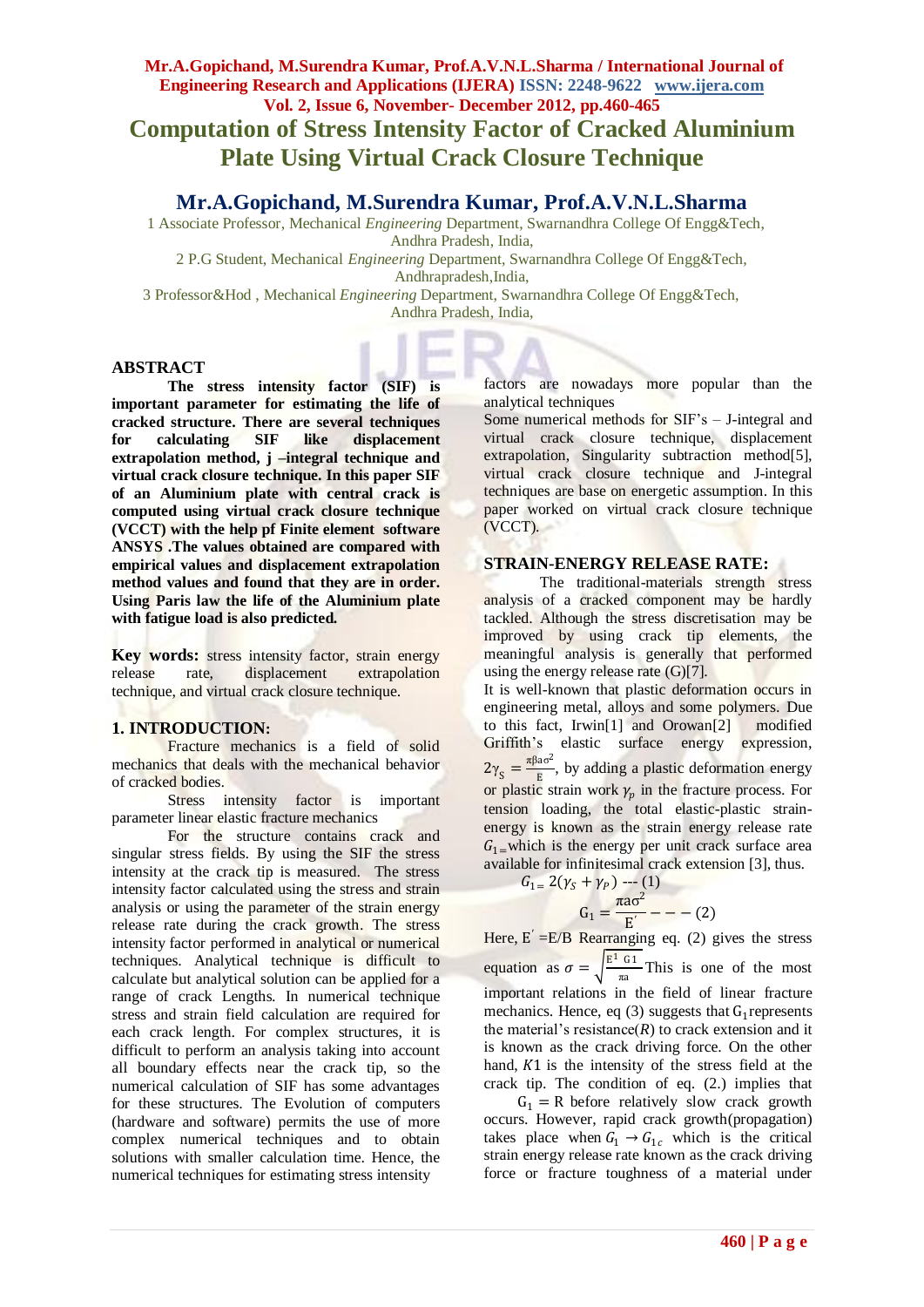tension loading. Consequently, the fracture criterion by  $G_{1c}$  establishes crack propagation when  $G_1 \geq$  $G_{1c}$ In this case, the critical stress or fracture stress  $\sigma_c$  and the critical crack driving force  $G_{1c}$  can be predicted using eq. (2) when the crack is unstable. Hence,

$$
\sigma = \sqrt{\frac{E^1 \text{ G1c}}{\pi a}}
$$

Griffith assumed that the crack resistance *R*  consisted of surface energy only for brittle materials. This implies that  $R = 2\gamma_s$  but most engineering materials undergo, to an extent, plastic deformation so that  $R = (2\gamma_S + \gamma_p)$  Figure 2.5 shows a plastic zone at the crack tip representing plasticity or localized yielding, induced by an external nominal stress. This implies that  $\gamma_p$  the energy is manifested due to this small plastic zone in the vicinity of the crack tip.

## **2. Materials and Methods: ALUMINIUM:**

Aluminium is [the third most abundant](http://en.wikipedia.org/wiki/Abundance_of_elements_in_Earth%27s_crust)  [element](http://en.wikipedia.org/wiki/Abundance_of_elements_in_Earth%27s_crust) (after [oxygen](http://en.wikipedia.org/wiki/Oxygen) and [silicon\)](http://en.wikipedia.org/wiki/Silicon), and the [most](http://en.wikipedia.org/wiki/Element_abundance)  [abundant metal,](http://en.wikipedia.org/wiki/Element_abundance) in the [Earth's](http://en.wikipedia.org/wiki/Earth) [crust.](http://en.wikipedia.org/wiki/Crust_%28geology%29) It makes up about 8% by weight of the Earth's solid surface. Aluminium metal is so chemically reactive that native specimens are rare and limited to extreme [reducing](http://en.wikipedia.org/wiki/Redox) environments. Instead, it is found combined in over 270 different [minerals](http://en.wikipedia.org/wiki/Mineral)

| Aluminium properties      |                                                             |
|---------------------------|-------------------------------------------------------------|
| Electrical resistivity    | $(20 °C)28.2n\Omega m$                                      |
| Thermal conductivity      | $237 \text{ W} \cdot \text{m}^{-1} \cdot \text{K}^{-1}$     |
| Thermal expansion         | $(25 \n°C)\nµm·m-1·K-1$<br>23.1                             |
| Speed of sound (thin rod) | (r.t.)<br>(rolled)<br>$5,000 \text{ m} \cdot \text{s}^{-1}$ |
| Young's modulus           | 69 GPa                                                      |
| Shear modulus             | 26 GPa                                                      |
| Bulk modulus              | 76 GPa                                                      |
| Poisson ratio             | 0.35                                                        |
| Vickers hardness          | 167 MPa                                                     |
| <b>Brinell hardness</b>   | 245 MPa                                                     |
| fracture toughness        | $28K_{Ic}$ (MPam <sup>1/2</sup> )                           |

**Table 1 Mechanical properties**

Applications of aluminium in Transportation (automobiles, aircrafts)

Packaging[\(cans,](http://en.wikipedia.org/wiki/Aluminium_can) foil, etc), [Electrical transmission](http://en.wikipedia.org/wiki/Electrical_transmission_line)  [lines](http://en.wikipedia.org/wiki/Electrical_transmission_line) for power distribution, [Heat sinks](http://en.wikipedia.org/wiki/Heat_sink) for electronic appliances such as [transistors](http://en.wikipedia.org/wiki/Transistor) an[d CPUs.](http://en.wikipedia.org/wiki/Central_processing_unit)

#### **VIRTUAL CRACK CLOSURE TECHNIQUE:**

The approach for evaluating the energyrelease rate is based on the virtual crack-closure technique (VCCT). The energy-release rate calculation occurs during the solution phase of the analysis and the results are saved for post processing

Using VCCT for Energy-Release Rate Calculation [6] VCCT is based on the assumption that the energy needed to separate a surface is the same as the energy needed to close the same surface. The implementation described here uses the modified crack-closure method (a VCCT-based method) and assumes further that stress states around the crack tip do not change significantly when the crack grows by a small amount  $(\Delta a)$ . 2-D Crack Geometry For 2-D crack geometry with a low-order element mesh, the energy-release rate is defined as:

$$
G1 = -\frac{1}{2\Delta a} R_Y \Delta V
$$

$$
G1 = -\frac{1}{2\Delta a} R_{Y} \Delta U
$$

 $G_I$  and  $G_{II}$  = mode I and II energy-release rate, respectively

 $\Delta u$  and  $\Delta v$  = relative displacement between the top and bottom nodes of the crack face in local coordinates x and y, respectively

 $R_x$  and  $R_y$  = reaction forces at the crack-tip node **Fig: 1 2-D Crack Geometry Schematic diagram**



Where,

 $KI =$  Stress intensity factor

- $G =$  Energy release rate value
- $E = Young's$  modulus
- $\vartheta$  = Poisson's Ratio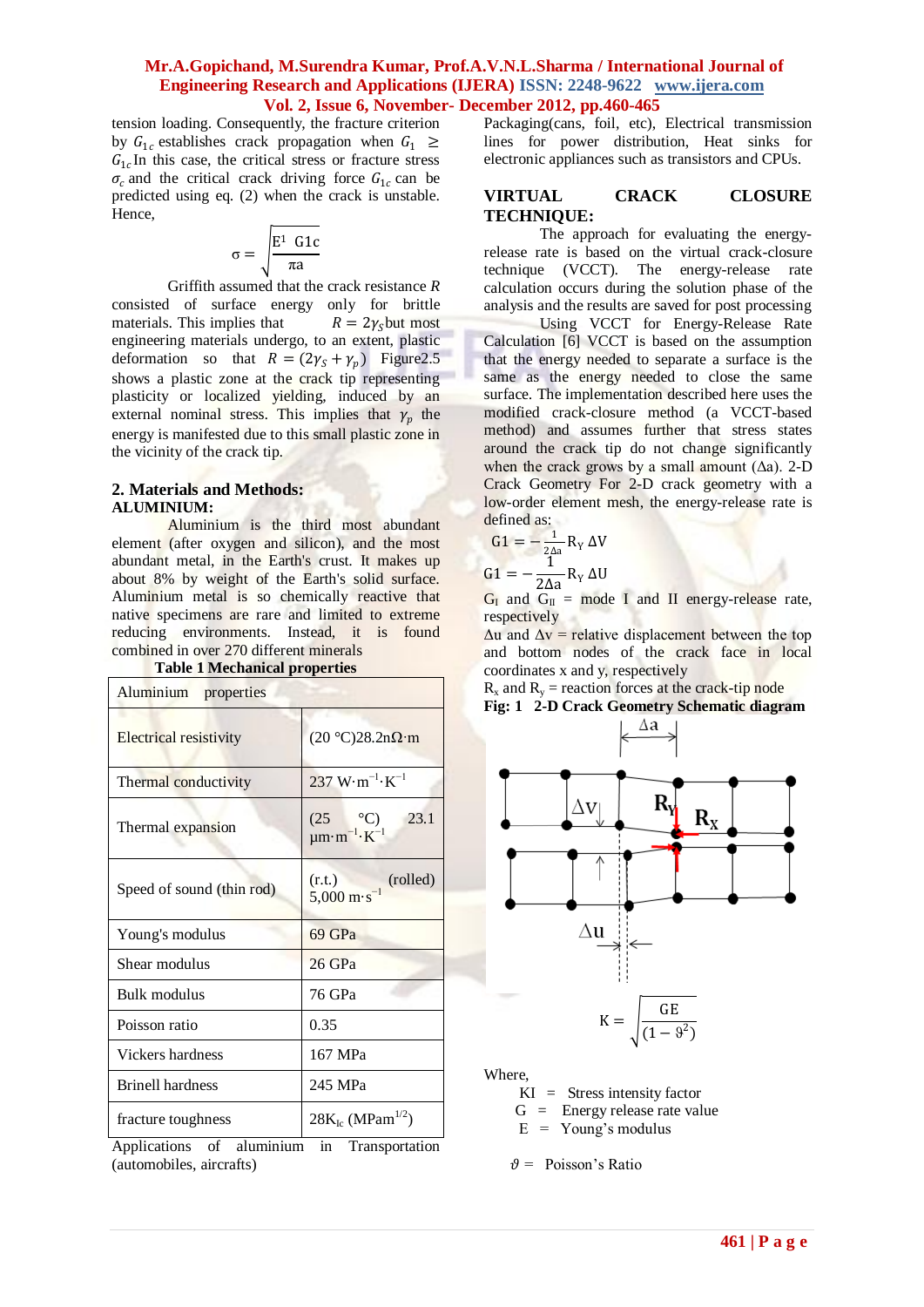

Enter the material type and properties and then enter the key points to Create the lines. Form the areas using line .Mesh the areas using smart size .Apply the boundary conditions and loads. Then

Give the program using CINT commands in the ANSYS command prompt .To obtain the g value use the PRCINT command

| <b>Table2. Key points Data</b> |  |  |  |  |  |
|--------------------------------|--|--|--|--|--|
| Key point                      |  |  |  |  |  |
|                                |  |  |  |  |  |

| . .<br>#       |                 |       |
|----------------|-----------------|-------|
|                | 47.5            | 75    |
| $\overline{2}$ | $-27.5$         | 75    |
| $\overline{3}$ | $-27.5$         | $-75$ |
| $\overline{a}$ | 47.5            | $-75$ |
| $\overline{5}$ | $-27.5$         | 0     |
| 6              | $\overline{0}$  | 0     |
| 7              | $\overline{10}$ | U     |
| 8              | 10              | 0     |
| 9              | $\overline{20}$ | O     |
| 10             | 47.5            |       |

## **Fig3. Line formation**



## **Fig4.Area formation**



 **Fig5. Meshing** 

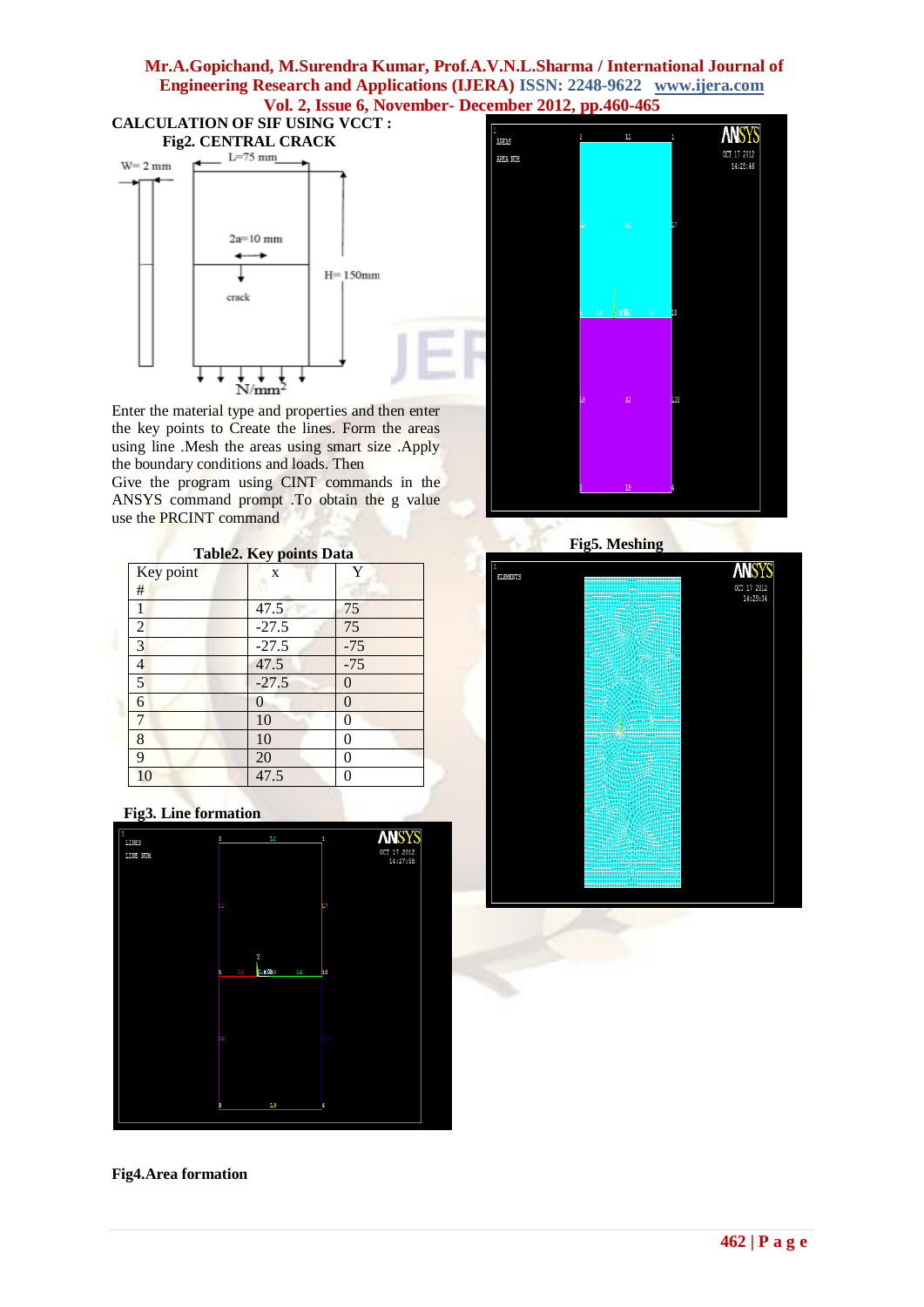| Fig6. Load applied |
|--------------------|
|--------------------|



**3. Results and Discussion : Fig7. Energy release rate value**

| <b>***** POST1 UCCT RESULT LISTING *****</b> |  |                                    |  |
|----------------------------------------------|--|------------------------------------|--|
|                                              |  | 1.3130                             |  |
|                                              |  |                                    |  |
|                                              |  |                                    |  |
|                                              |  |                                    |  |
|                                              |  | Values = 1.3130 0.23009E-05 0.0000 |  |

Calculation k value using energy released rate at crack length 10mm and at 80N/mm

$$
K = \sqrt{\frac{GE}{(1 - 9^2)}}
$$

$$
K = \sqrt{\frac{1.31 * 69000}{(1 - 0.35^2)}}
$$

 $K_{(vcct)} = 321.36$  MN(mm)<sup>1/2</sup>

**Calculations of k(empirical) value using empirical formula**

At crack length 10mm and load at 80N/mm  $K=\alpha\sigma\sqrt{\pi a}$  $\alpha = [1 + 0.50(\frac{a}{a})]$  $\frac{a}{(w)^2}$  + 20.46(a/w)<sup>4</sup>  $+81.72(a/w)^{6}$ <sup>1/2</sup>  $\alpha = [1 + 0.50(5/75)^2 + 20.46(5/75)^4]$  $+81.72(5/75)^{6}$ <sup>1/2</sup>  $\alpha = 1.00132$ K= 1.00132\*80\* $\sqrt{\pi * 5}$ K=318.08 MN(mm)<sup>1/2</sup>

| Table. 3 comparison OF $K_{(Energy)}$ & $K_{(theoretical)}$ |  |  |
|-------------------------------------------------------------|--|--|
| values for crack length 10mm at different loads             |  |  |

| SNO | LOAD<br>$N/mm^2$ | <b>G VALUE</b> | KMCCT<br>$Mn(mm)^{1/2}$ | Klemphial<br>Mpa(mm)* | <b>MERROR</b> |
|-----|------------------|----------------|-------------------------|-----------------------|---------------|
| 1   | 80               | 131            | 32136                   | 318.08                | 1.02          |
| 2   | 100              | 2.05           | 40165                   | 397.60                | 1             |
| 3.  | 120              | 255            | 48197                   | 475.59                | 13            |
| 4   | 140              | 4.02           | 56231                   | 554.86                | 13            |
| 5   | 160              | 5.25           | 642.64                  | 634.13                | 13            |

## **Displacement Extrapolation method :**

For obtaining the k value zoom the model and select nodes for path at crack tip and at front of the crack and give the path name. Then in ANSYS model tree general post processor in nodal calc select the stress int.

## **Fig8.DEFORMEDSHAPE**



**Fig9. Selection of nodes for Extrapolate method**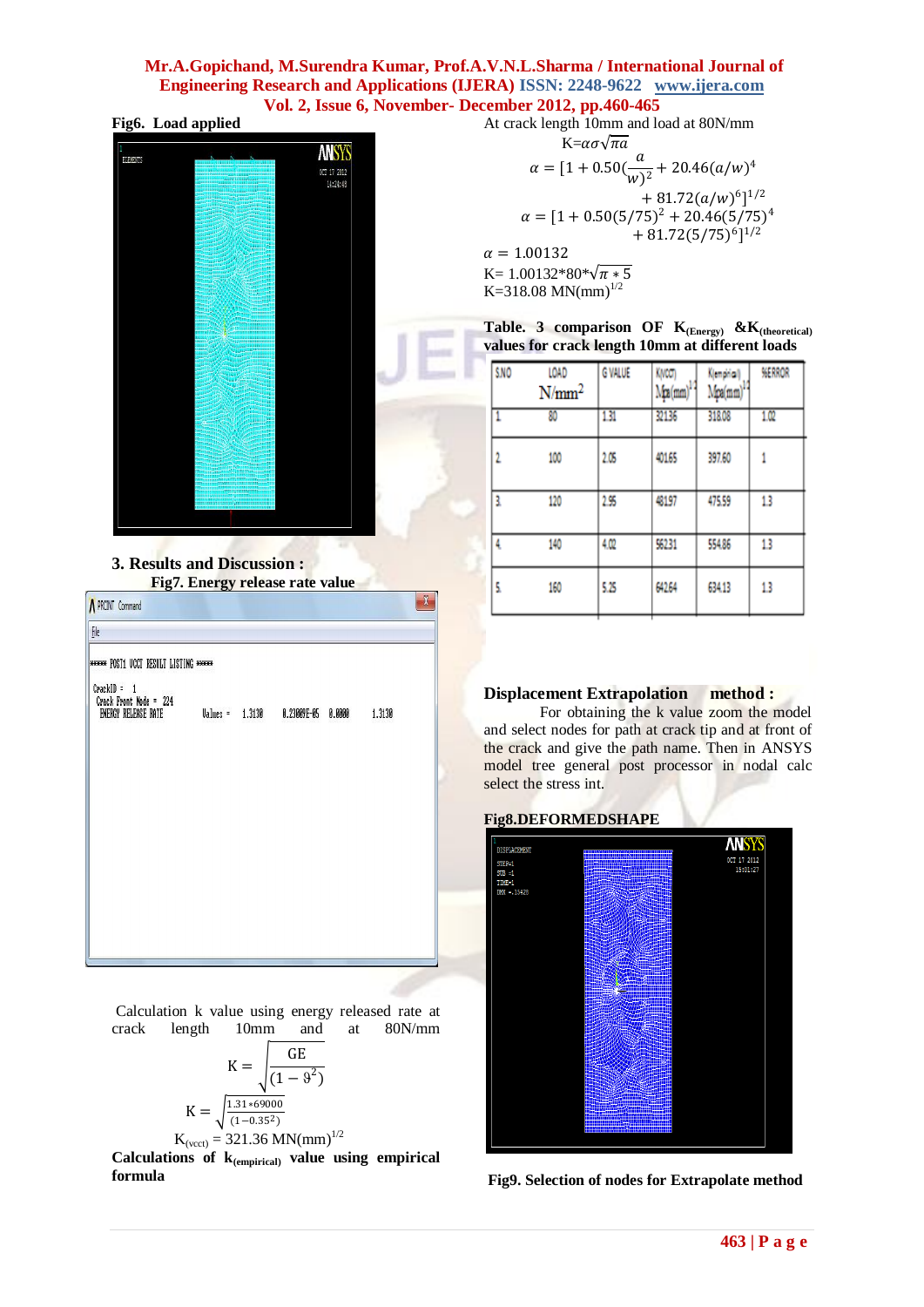

**Fig 10. K value**

| KCALC Command<br>f                                                                                                              | X            |
|---------------------------------------------------------------------------------------------------------------------------------|--------------|
| CALCULATE MIXED-MODE STRESS INTENSITY FACTORS ****<br>ASSUME PLANE STRAIN CONDITIONS<br>ASSUME A FULL-CRACK MODEL (USE 5 NODES) |              |
| 218<br>220<br>EXTRAPOLATION PATH IS DEFINED BY NODES:<br>174<br>WITH NODE<br>174 AS THE CRACK-TIP NODE                          | 6455<br>6457 |
| USE MATERIAL PROPERTIES FOR MATERIAL NUMBER<br>AT TEMP = 0.0000<br>69000.<br>NUXY =<br>0.35000<br>BX =                          |              |
| 322.53<br>$\vert$ KII = 1.1627<br>$\mathbb{K}$ =<br>$KIII = 0.0000$<br>$\sim$                                                   |              |

Table 4. Comparison of K **(VCCT)** and K<sub>(disp</sub> **extrapolation) values for crack length 10mm at different loads**

| S.NO | <b>LOAD</b><br>$80N/mm^2$ | <b>K(EXTRAPOLAT</b><br>E) $Mpa(mm)^{1/2}$ | K(VCCT)<br>$Mpa(mm)^{1/2}$ | %ERROR |
|------|---------------------------|-------------------------------------------|----------------------------|--------|
| 1.   | 80                        | 322.53                                    | 321.36                     | 0.36   |
| 2.   | 100                       | 403.17                                    | 401.65                     | 0.38   |
| 3.   | 120                       | 483.80                                    | 481.97                     | 0.39   |
| 4.   | 140                       | 564.44                                    | 562.31                     | 0.38   |
| 5.   | 160                       | 645.07                                    | 642.64                     | 0.38   |

#### **Table5. Comparison of k(disp extrapolation) and k(theoretical) values**

|                | $\mathbf{u}$ (пеогенсан) $\mathbf{v}$ из состав |                 |                 |        |
|----------------|-------------------------------------------------|-----------------|-----------------|--------|
| S.NO           | <b>LOAD</b>                                     | K(EXTRAPOLATE)  | K(empirical)    | %Error |
|                | $80N/mm^2$                                      | $Mpa(mm)^{1/2}$ | $Mpa(nm)^{1/2}$ |        |
|                | 80                                              | 322.53          | 318.08          | 1.4%   |
| $\overline{2}$ | 100                                             | 403.17          | 397.60          | 1.4%   |
| 3              | 120                                             | 483.80          | 475.59          | 1.4%   |
| 4              | 140                                             | 564.44          | 554.86          | 1.7%   |
| 5              | 160                                             | 645.07          | 634.13          | 1.7%   |

## **Fatigue life:**

I

Fatigue in materials subjected to repeated cyclic loading can be defined as a progressive failure due to crack initiation (stage I), crack growth (stage II), and crack propagation (stage III) or instability stage.[4]

In general, fatigue is a form of failure caused by fluctuating or cyclic loads over a short or prolong period of time. Therefore, fatigue is a timedependent failure mechanism related to micro structural features. The fluctuating loading condition is not a continuous failure process as opposed to cyclic loading. The former is manifested in bridges, aircrafts and machine components, while the latter requires a continuous constant or variable stress amplitude until fracture occurs. It is also important for the reader to know that fatigue failure or fracture can occur at a maximum stress below the static yield strength of a particular material. Obviously, temperature effects must be considered in fatigue failure characterization. From an engineering point of view, predicting fatigue life is Major a requirement [8].